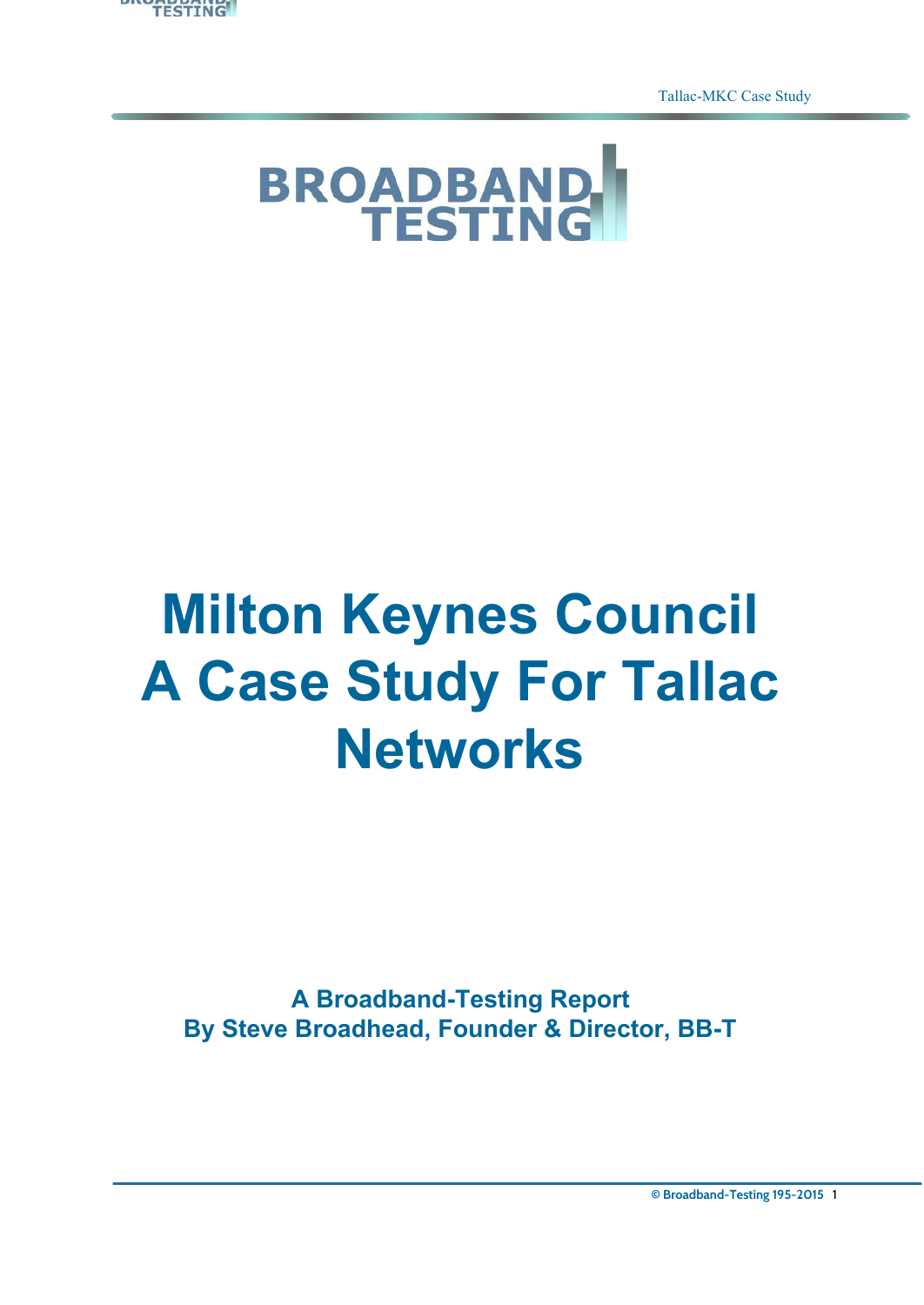

Tallac-MKC Case Study

First published May 2015 (V1.0)

Published by Broadband-Testing A division of Connexio-Informatica 2007, Andorra

Tel : +376 633010 E-mail : info@broadband-testing.co.uk Internet : HTTP://www.broadband-testing.co.uk

#### @2015 Broadband-Testing

All rights reserved. No part of this publication may be reproduced, photocopied, stored on a retrieval system, or transmitted without the express written consent of the authors.

Please note that access to or use of this Report is conditioned on the following:

- 1. The information in this Report is subject to change by Broadband-Testing without notice.
- 2. The information in this Report, at publication date, is believed by Broadband-Testing to be accurate and reliable, but is not guaranteed. All use of and reliance on<br>this Report are at your sole risk. Broadband-Testing i Report.
- 3. NO WARRANTIES, EXPRESS OR IMPLIED ARE GIVEN BY Broadband-Testing. ALL IMPLIED WARRANTIES, INCLUDING IMPLIED WARRANTIES OF<br>MERCHANTABILITY, FITNESS FOR A PARTICULAR PURPOSE AND NON-INFRINGEMENT ARE DISCLAIMED AND EXCLUDE NO EVENT SHALL Broadband-Testing BE LIABLE FOR ANY CONSEQUENTIAL, INCIDENTAL OR INDIRECT DAMAGES, OR FOR ANY LOSS OF PROFIT, *REVENUE, DATA, COMPUTER PROGRAMS, OR OTHER ASSETS, EVEN IF ADVISED OF THE POSSIBILITY THEREOF.*
- 4. This Report does not constitute an endorsement, recommendation or guarantee of any of the products (hardware or software) tested or the hardware and software used in testing the products. The testing does not guarantee that there are no errors or defects in the products, or that the products will meet your expectations, requirements, needs or specifications, or that they will operate without interruption.
- 5. This Report does not imply any endorsement, sponsorship, affiliation or verification by or with any companies mentioned in this report.
- 6. All trademarks, service marks, and trade names used in this Report are the trademarks, service marks, and trade names of their respective owners, and no endorsement of, sponsorship of, affiliation with, or involvement in, any of the testing, this Report or Broadband-Testing is implied, nor should it be inferred.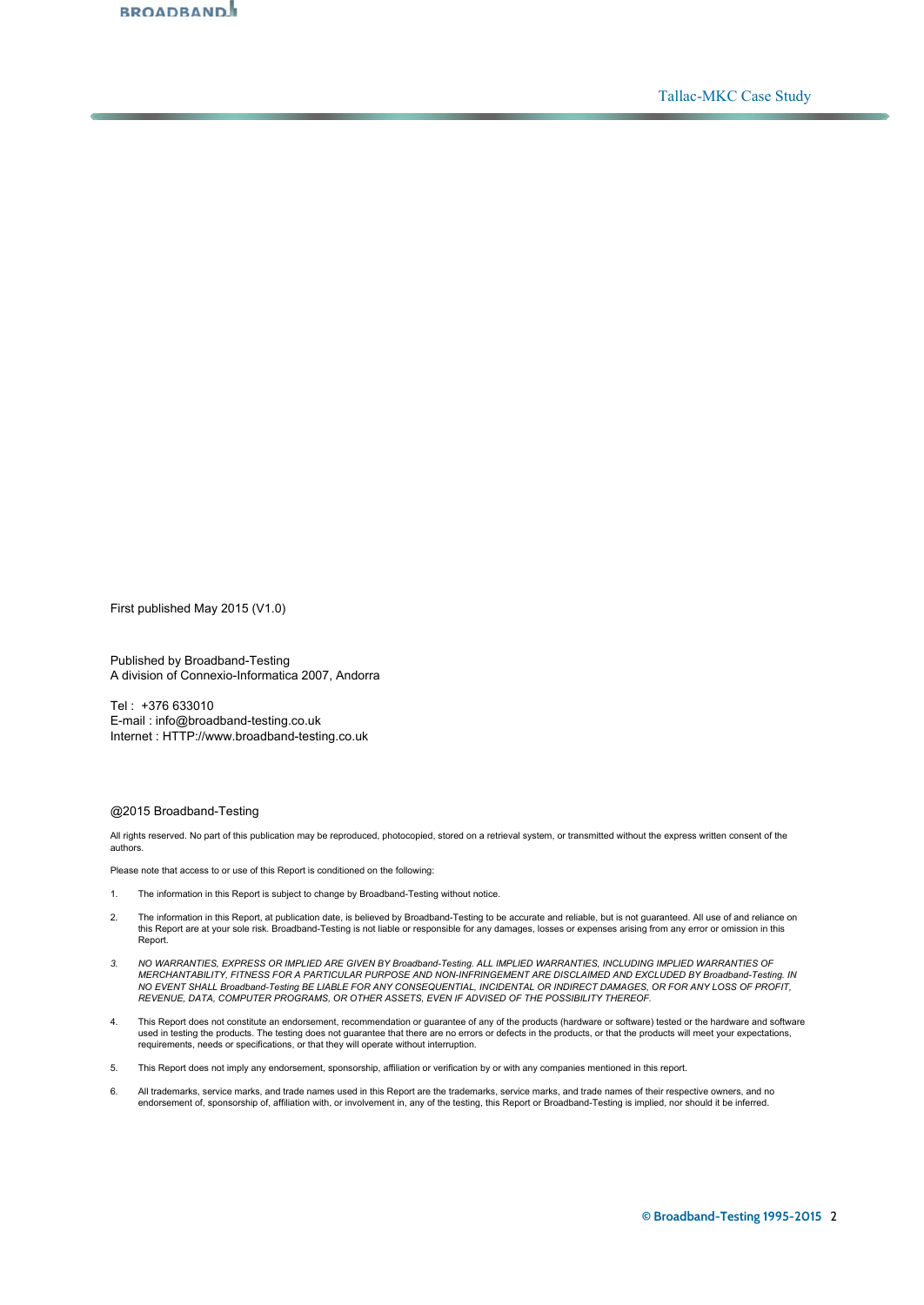# <span id="page-2-0"></span>**TABLE OF CONTENT[S](#page-0-0)**

## **[TABLE OF CONTENTS](#page-2-0)**

**B[ROADBAND](#page-3-0)-TESTING**

**EXECUTIVE [SUMMARY](#page-3-1)**

**MILTON KEYNES COUNCIL: THE NEED FOR <sup>A</sup> WIRELESS [INFRASTRUCTURE](#page-4-0)**

**THE D[ECISION](#page-5-0)-MAKING PROCESS**

**THE [DEPLOYMENT](#page-7-0)**

**IN C[ONCLUSION](#page-11-0)**

[Figure 1 – MK Council Offices](#page-5-1)

[Figure 2 – MK Council Offices Deployment Overview](#page-7-1)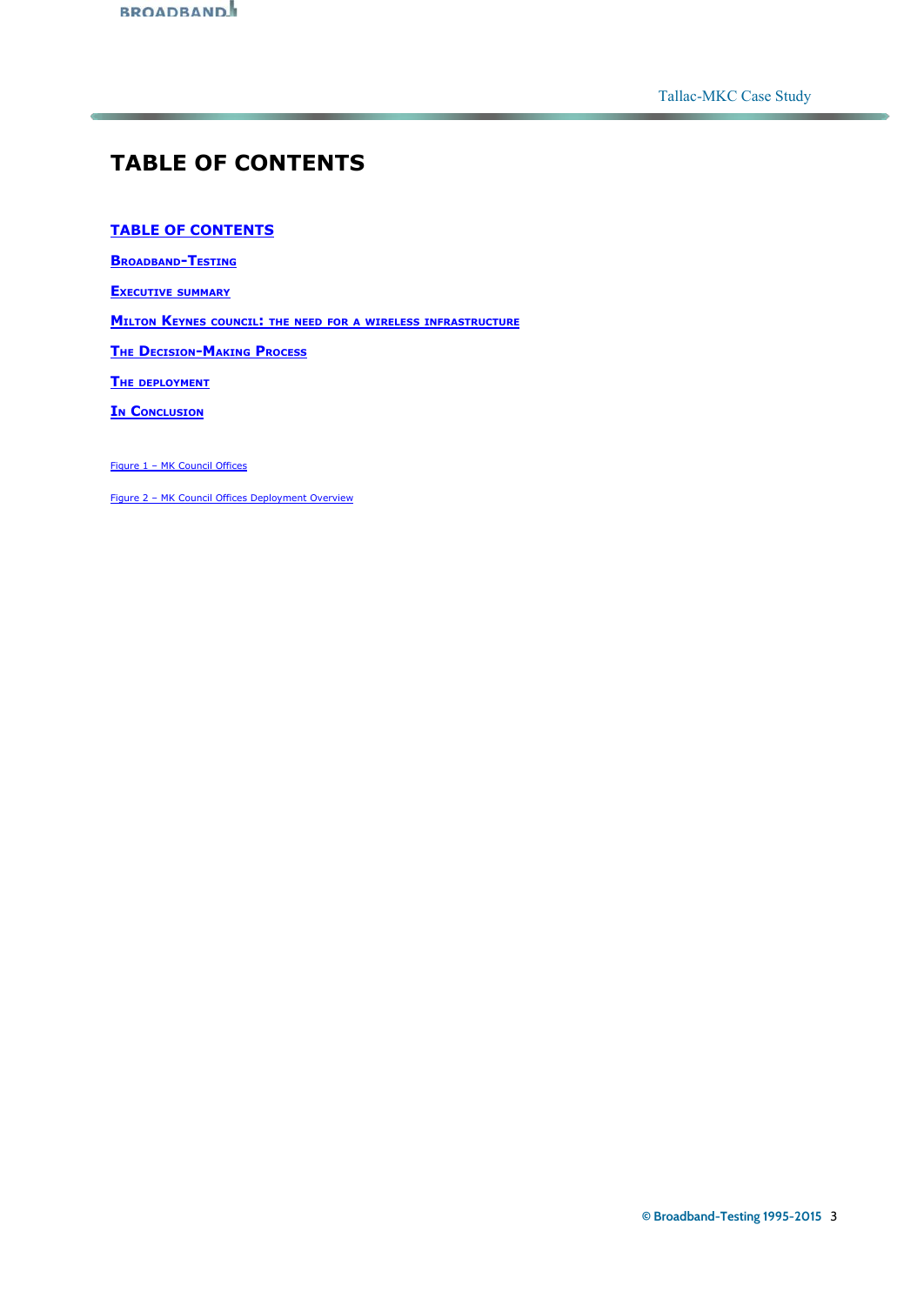

## <span id="page-3-0"></span>**BROADBAND-TESTING**

Broadband-Testing is Europe's foremost independent network testing facility and consultancy organisation for broadband and network infrastructure products.

Based in Andorra, Broadband-Testing provides extensive test demo facilities. From this base, Broadband-Testing provides a range of specialist IT, networking and development services to vendors and end-user organisations throughout Europe, SEAP and the United States.

Broadband-Testing is an associate of the following:

*Limbo Creatives (bespoke software development)* 

**Broadband-Testing Laboratories** are available to vendors and end-users for fully independent testing of networking, communications and security hardware and software.

**Broadband-Testing Laboratories** operates an **Approvals** scheme which enables products to be short-listed for purchase by end-users, based on their successful approval.

Output from the labs, including detailed research reports, articles and white papers on the latest network-related technologies, are made available free of charge on our web site at HTTP://www.broadband-testing.co.uk

**Broadband-Testing Consultancy Services** offers a range of network consultancy services including network design, strategy planning, Internet connectivity and product development assistance.

<span id="page-3-1"></span>

**Broadband** Testing **pproved** 

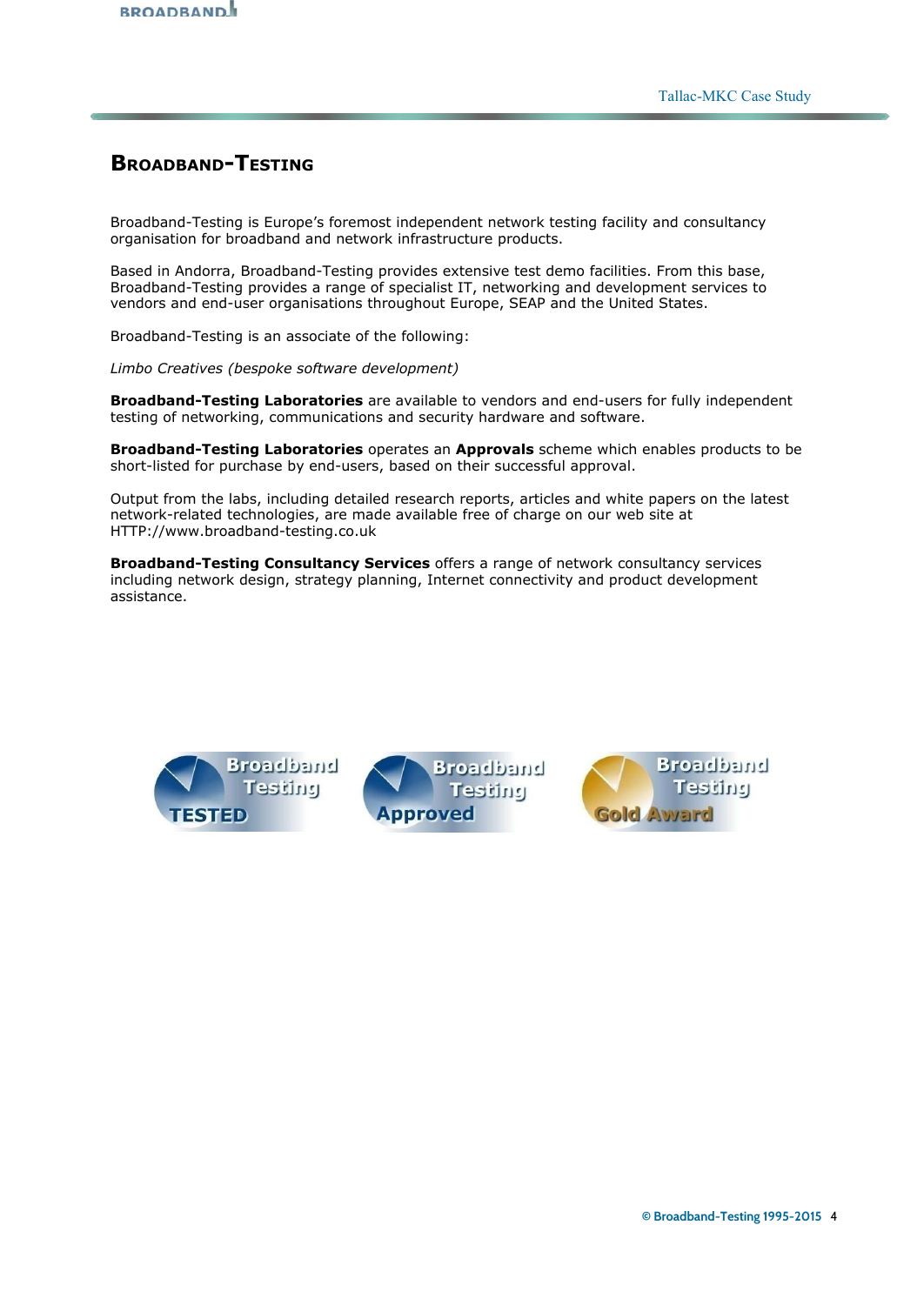## **EXECUTIVE SUMMARY**

- Deploying wireless networks is no longer a simple case of carrying out a site survey and deciding where to locate – and how many – Access Points and how to secure them.
- Wi-Fi is now a valuable commodity for a member of the public some would say essential – so, in offering a service to them, as well as to internal users, that service should have value to both the provider – in this case Milton Keynes Council – and the user base.
- In order to create value in the deployment beyond Internet access, flexibility beyond the capabilities of typical WiFi solutions to date is required. These were important requirements for Milton Keynes council, when evaluating its options for a new, next-generation WiFi deployment.
- With its service-oriented approach to deployment using SDN (Software Defined Networking), based around an OpenDaylight OpenFlow controller, Tallac Networks gave Milton Keynes Council both the flexibility to create value-adds such as user Apps via the APIs (and including additional network components such as an integrated, wired infrastructure and virtual firewalls) and future-proofing it needs in order to offer both top-class wireless access *and* a means of creating multiple revenue streams going forward.
- Moreover, it did this in a way which has minimised both CapEx and OpEx, with a predictable ongoing cost, stated to be lower than traditional solutions. The Council not only benefitted from a significant saving on initial deployment costs compared with the alternatives, but equally impressive ongoing cost reductions.

## <span id="page-4-0"></span>**MILTON KEYNES COUNCIL: THE NEED FOR <sup>A</sup> WIRELESS INFRASTRUCTURE**

Milton Keynes, situated centrally in England, was formally designated as a *new [town](http://en.wikipedia.org/wiki/New_towns_in_the_United_Kingdom)* in January 1967, with the design brief to become a "city" in scale and is located around 45 miles north-west of [London](http://en.wikipedia.org/wiki/London).

In line with the aim of developing a "city in scale", population has risen over the years by a factor of more than double that of the national average, with well of 250,000 inhabitants now in the Milton Keynes designated area.

From a Council perspective, in terms of planning and changes, this clearly puts a lot of pressure on the IT department of Milton Keynes Council (MKC) to cope with the necessary adds and changes.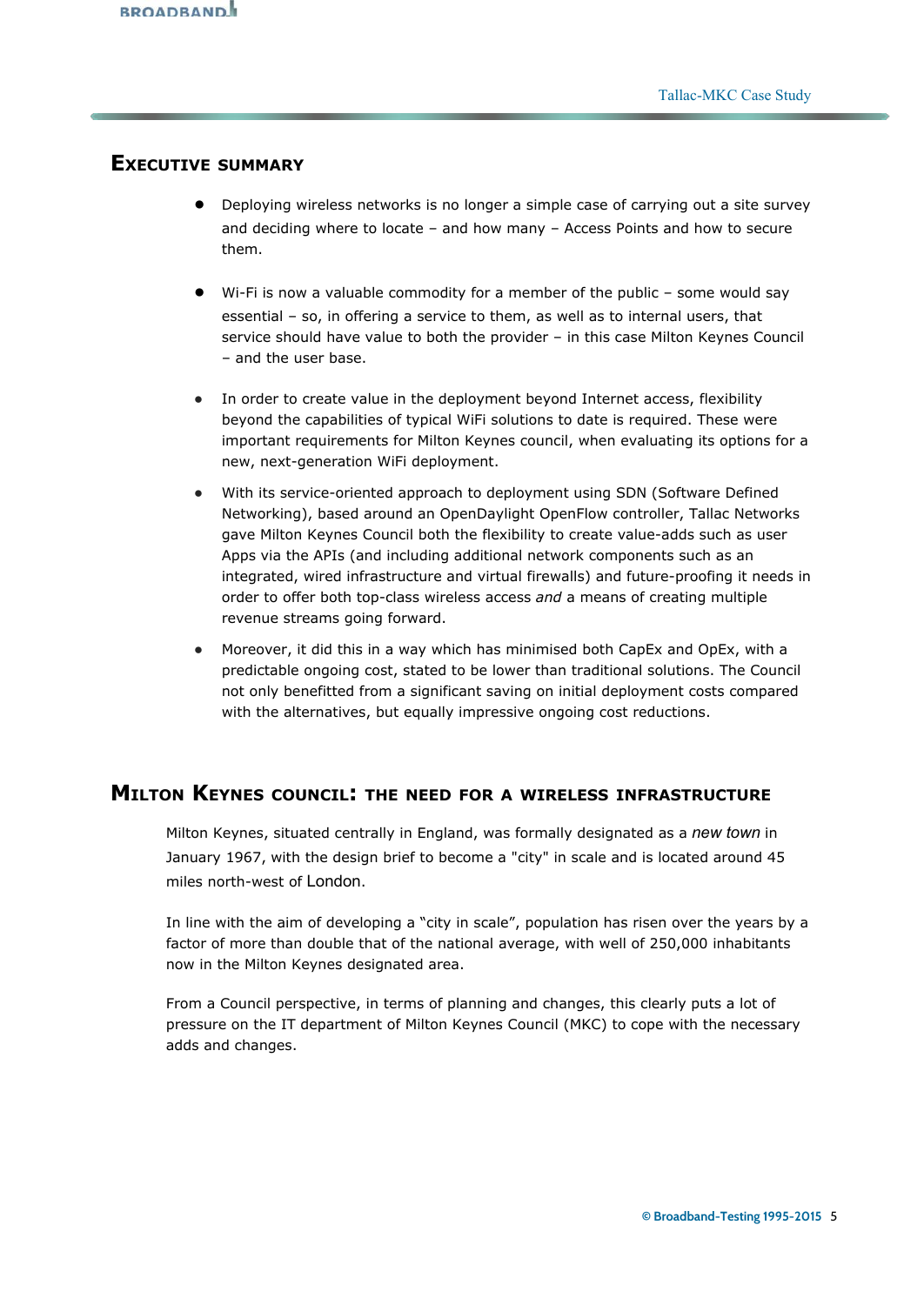<span id="page-5-1"></span>

*Figure 1 – MK Council Offices*

In terms of actual IT locations, MKC currently has three main office sites in the town centre (one of which is being newly deployed, adding more pressure to the IT team), with over 30 remote sites, each with between 20-100 staff, being wireless-enabled over time.

So what was already in place? The answer was an ageing and largely restricted member's wireless network, with a requirement to provide corporate wireless coverage across the two main sites with the ability to scale across all the remote sites. Another factor of the incumbent wireless network was poor performance. So, another priority was to enable 802.11ac access, for higher connection speeds, while retaining compliance with earlier standards, so not restricting access for users with older technologies on their devices. At the same time, the requirement was also to increase the ability for corporate BYOD support. In line with 802.11ac was the requirement to use the 5Ghz airspace, not simply for performance benefits, but also because the 2.4Ghz space was very congested.

According to Martin Heaton, Principal Communications Engineer at MKC, the incumbent wireless system "worked ok" but was proving expensive to operate on the native corporate network, given the changes within both the MKC work codes and the wireless market itself. And, because it was relatively slow and coverage was narrow, so it proved unpopular in some aspects. Also, there was the reality of 30 remote sites with no wireless coverage whatsoever.

<span id="page-5-0"></span>Alongside corporate access was the need to have secure guest access which was both easily managed and monitored with readily reportable usage statistics, as well as deploying Internet information booths. Having an "open" solution was also key, not least for the ability to integrate with other software (such as security applications) and hardware in the future, such as external APs, as the network would continue to expand across the town.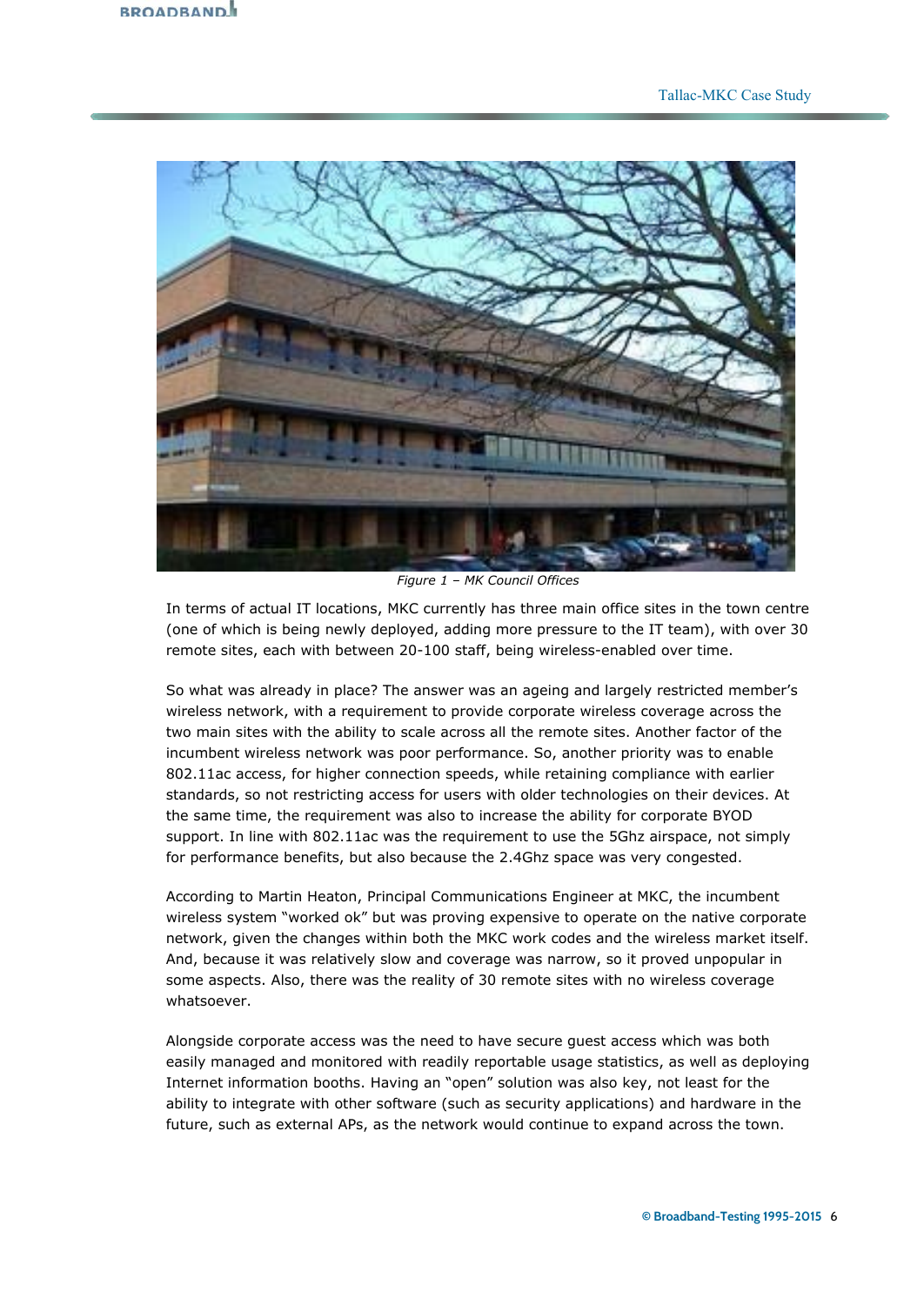# **THE DECISION-MAKING PROCESS**

Gone are the days when IT was a "must have" luxury, that was brought in simply because that's what you did, regardless of cost and return.

Now IT has to pay its way – and rightly so. From a vendor perspective, then, this means they need to offer more than just connectivity, storage and application access – they need to provide a solution that adds value to the customer's own business model. Such was the case with MKC in the UK when it looked to provide its next generation Wi-Fi service both internally and to visitors.

So the requirement was to significantly upgrade the wireless offering, making it more cost effective, secure, efficient and – ideally – revenue generating – but also easy to access. The next phase of wireless deployment had therefore to be both far more extensive and offer higher performance AND offer more than just simple connectivity.

"Local government has an ever changing code of connectivity", explained Martin Heaton, so MKC needed a solution that was both extremely flexible and future-proofed in its ability to expand and diversify. There were many considerations to be taken into account: extending public network connectivity to remote sites with an MPLS-based network and, with the ability to now put in a wireless solution, what should it be? More to the point, could there be life beyond a simple wireless deployment to satisfy basic access needs? Heaton was looking at the idea of a wireless public infrastructure that is both usable and acts as a managed service layer – a means of generating revenue streams for the council.

## **What Does SDN (Software Defined Networking) Mean To Milton Keynes Council?**

"What MKC is looking for is single pane of glass management, enabling compliance and providing real security levels. SDN has lots of smoke and mirrors, so it's a case of understanding the difference between what is genuine and what is marketing talk. For example, it was VLANs originally, but they were not as secure as it was thought they would be. Then legislation changes created issues which needed to be solved. We need a solution that can deliver a secure, segmented environment – this can be OpenSource, involve knowledge sharing and interoperability between best of breed vendors, but without compromise. A one stop shop is great but open systems provide flexibility and, especially in a council environment, change is always likely."

## Martin Heaton, Principal Communications Engineer, Milton Keynes Council

While the technical elements – and benefits of contemporary wireless standards, such as the performance capabilities of the 802.11ac standard – were important, the ability to resolve classic wireless issues, such as contention in shared buildings, was a real differentiator Heaton and his team were looking for. This ability to create a managed service offering, ensure quality access with associated revenue, ease problem resolution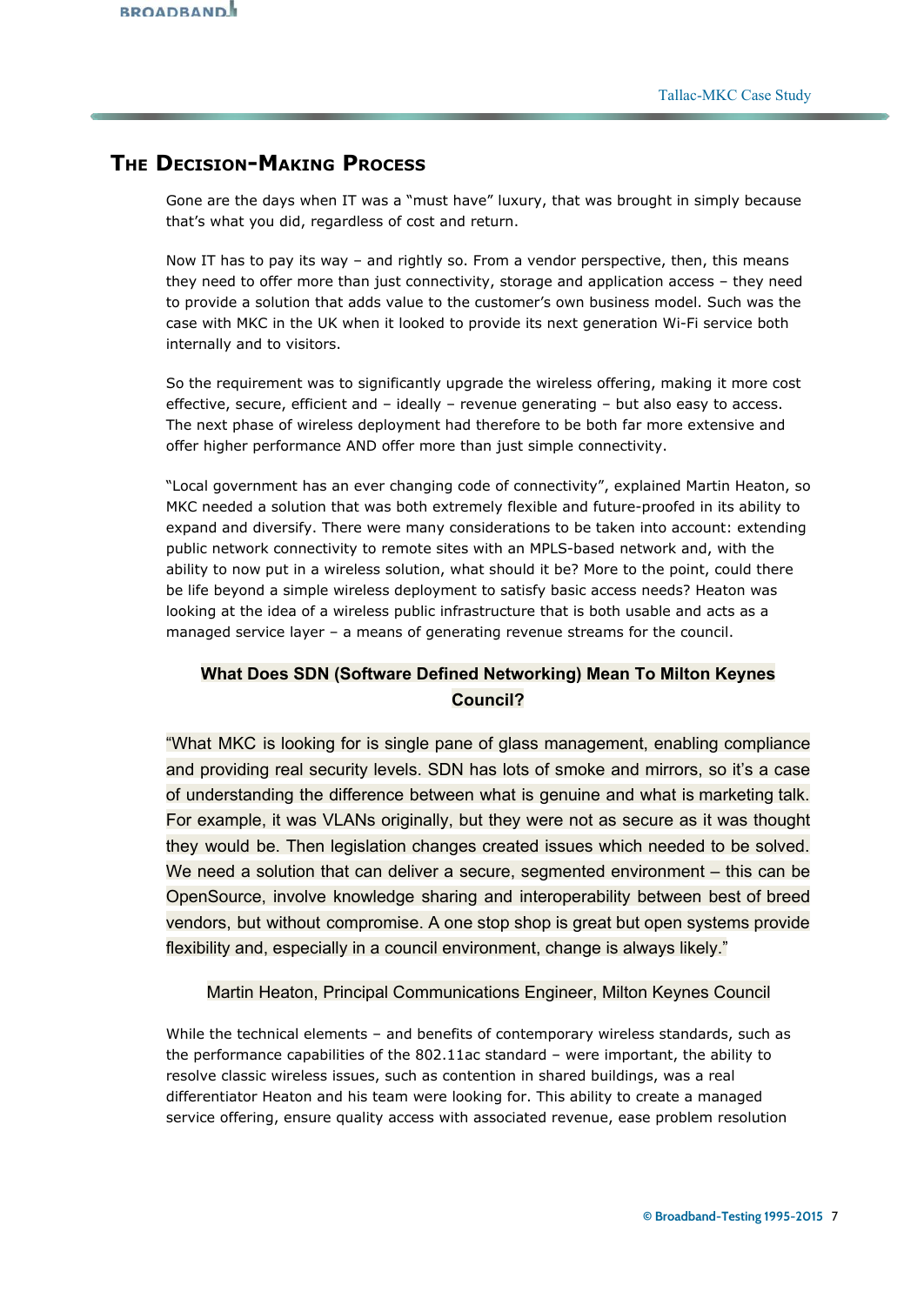and provide real services, including additional apps, was what led MKC in its decision-making process.

The result was an open tender which involved most major wireless vendors being considered and several actually tested. At the recommendation of Tallac Networks a full RF site survey was completed which showed up serious interference from other tenants at the MKC Saxon Court site – one of the two primary town centre locations.

This survey was used to agree appropriate non conflicting channels and to negotiate with others to reduce various signal strengths. A proof of concept (POC) site was provided for three months, during which time Tallac worked closely with MKC staff to fully understand the technology, the benefits it could provide and to fine tune the installation.

As part of the POC, a bespoke secure access portal was developed for MKC with up to 200 users. After this a full tender process was put in place to make sure that key requirements were met and full commercials were taken in to account.

"The council completed evaluation installations of Meraki, Aruba, Ruckus and Tallac, and the result of an open tender was Tallac being selected"

Martin Heaton, Principal Communications Engineer, Milton Keynes Council

## <span id="page-7-0"></span>**THE DEPLOYMENT**

<span id="page-7-1"></span>

#### *Figure 2 – MK Council Offices Deployment Overview*

Following the evaluation process, a Tallac Networks cloud-based, open source, OpenFlow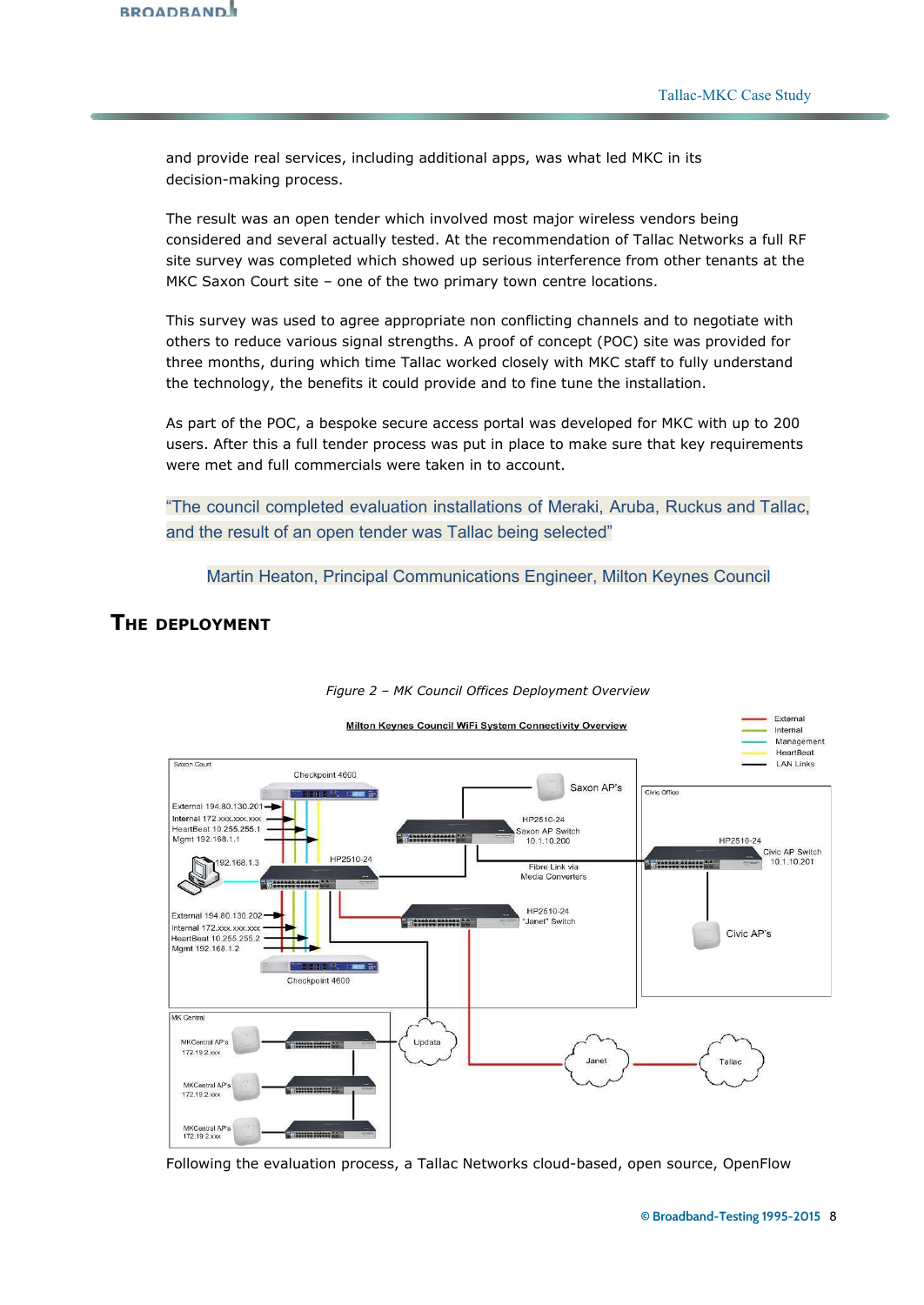enabled controller with initially 35 802.1x/802.11 a//b/g/n/ac Access Points (APs) was specified for the two main HQ offices, covering a total of 1400 seats. As mentioned, this is currently being extended to a third central office – MK Central, with an additional 300 seats. Each of the remote offices has between 20-100 seats.

APs were installed as per the RF Site Survey and tuned remotely by Tallac to enable the best coverage and performance combination.

## **OpenDaylight**

Key to the deployment is the OpenDaylight controller - an open source development with a modular, pluggable, and flexible platform at its core. This controller is implemented strictly in software and is contained within its own Java Virtual Machine (JVM). As such, it can be deployed on any hardware and operating system platform that supports Java.

The controller exposes open northbound APIs which are used by any applications developed to run with the controller. The southbound interface is capable of supporting multiple protocols (as separate plugins). The business logic and algorithms reside in the applications. These applications use the controller to gather network intelligence, run algorithms to perform analytics, and then use the controller to orchestrate the new rules, if any, throughout the network.

This approach lends itself to the development of in-house and 3<sup>rd</sup> party applications capable of generating significant value-add and revenue generation for both the end user and a hosting company, a primary factor for MK Council and its deployment here.

Both secure Guest SSID and corporate SSIDs have been enabled. Onsite, Broadband-Testing actually did a live performance check, as a guest, and performance was absolutely superb, even at peak times of day.

## **Removing The Risk Factor**

Many public bodies, such as councils, have shied away from deploying wireless networks because of what they see as the security risk to the corporate network. With the Tallac deployment, MK Council has been able to complete separate "Guest" and "Corporate" identities, yet manage the entire network as one. Other councils stand up and take note:

## Steve Broadhead – Broadband-Testing

As part of the deployment, Tallac is able to control *any* authorised OpenFlow device, and external APs are already on the roadmap. Wired Ethernet controllers and virtual firewalls from Tallac are also being evaluated currently. Additionally, locally-based Comms-Solve, who has been working closely with the Council for several years, primarily over voice-related deployments, has added MKC to its MSP portal and can drill down into the SSIDs to individual APs to maintain the solution and gather required analysis and statistics, so fulfilling the management and monitoring brief. Comms-Solve also suggested a softphone app technology to use on the wireless network. Heaton describes them as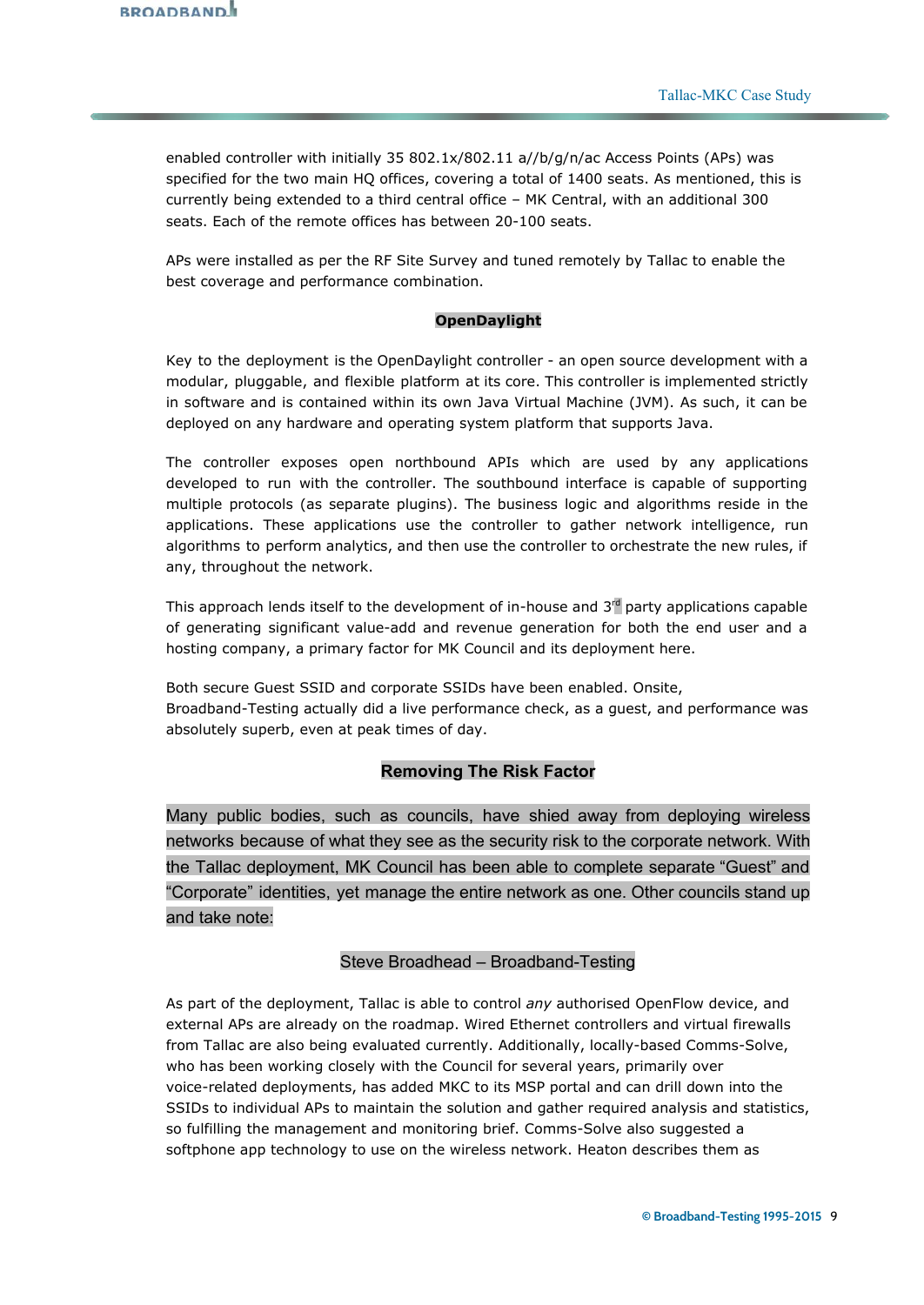"experts in their field" and have worked with the council to challenge the cost and functionality of the voice related infrastructure.

The latest development, on the back of a successful Tallac wireless deployment, is the cloud-based softphone which is connected via a Mitel Border Gateway solution. It has since been developed and introduced.

## **Open, Flexible, Scalable**

"The Tallac model is pragmatic: 'you don't have to buy our controller, we can provide it as part of a cloud-based service'. It removes the whole headache of unknown cost. We're paying for a service; we know how much it will cost, what it delivers in terms of SLAs, that it will get updated as required, with the latest software and firmware versions. So, over time, all the pieces come together. It's a well-considered solution."

## Martin Heaton, Principal Communications Engineer, Milton Keynes Council

Again, at Broadband-Testing, we downloaded the softphone app successfully and we see it as an excellent example of the benefits of having an open framework within a wireless deployment. Tallac Networks SDM (Software Defined Mobility) solution is available on a small monthly (OpEx) managed service fee per AP or via other flexible options that can be defined to suit the client and MKC has established a three year framework agreement initially. Clearly, the options here are effectively limitless, in terms of value-add applications and services.

To date the Tallac wireless technology has been deployed in a total of 16 sites, with a view to complete per-site coverage over time. It has been recommended that because of the potential RF interference issues, it would be good practise to have the site survey audited every six months.

#### **The Softphone Example:**

"The softphone solution is part of challenging the status quo of a physical hot desk phone on a desk, considering cost, reliability and real world user requirements. Comms-Solve has been maintaining and developing the voice side of MKC for five years and are experts in their field. The latest development, on the back of a successful Tallac wireless deployment, is this cloud-based softphone which is connected via a Mitel Border Gateway solution. The deployment is based on an extension to the proof of concept, to challenge the need for desk phones as part of increased agile working.

The business is continuing to consider enhancements such as presence awareness. However, presence aware solutions currently are cost prohibitive based on the perceived business benefit."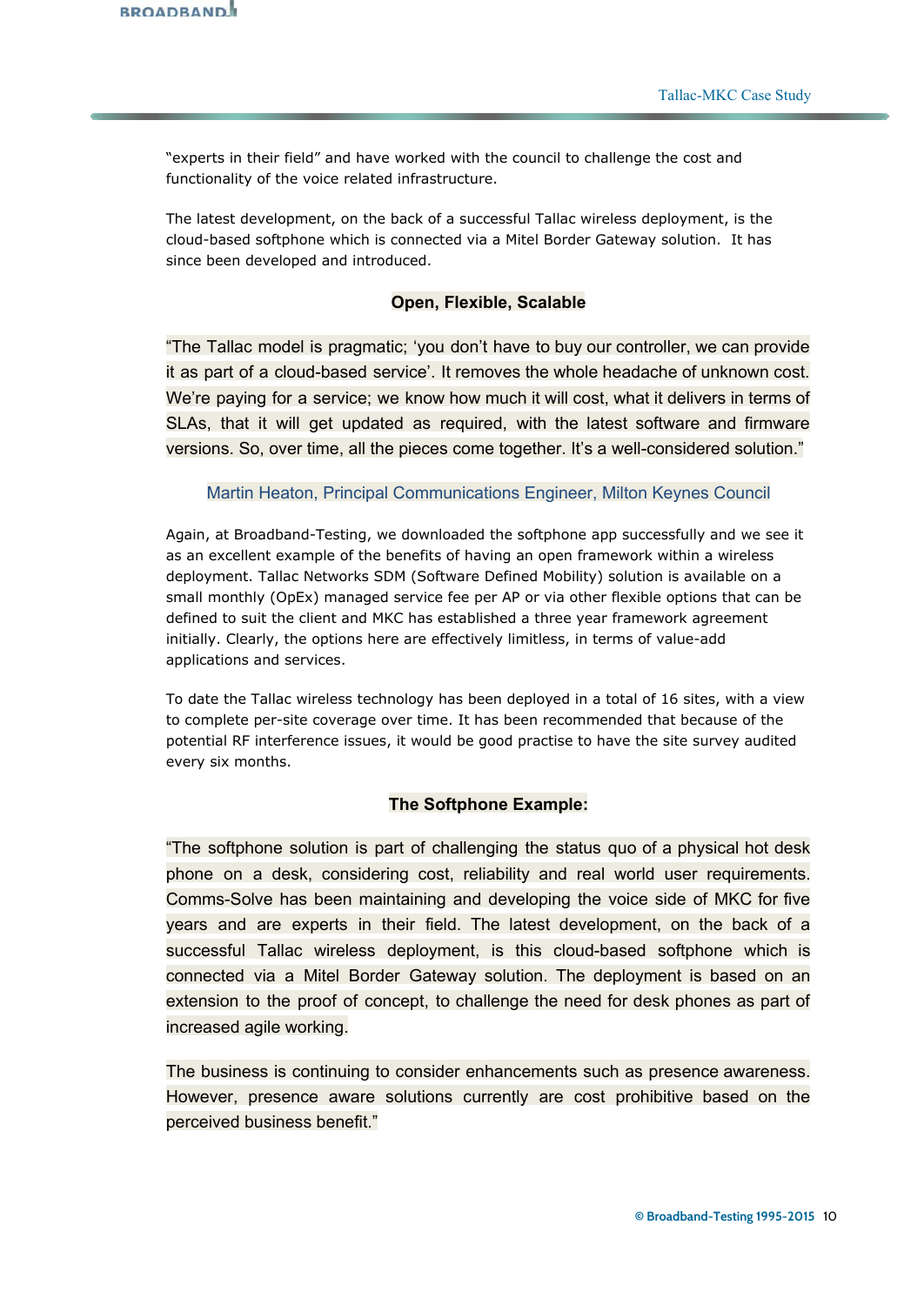

Tallac-MKC Case Study

Martin Heaton, Principal Communications Engineer, Milton Keynes Council